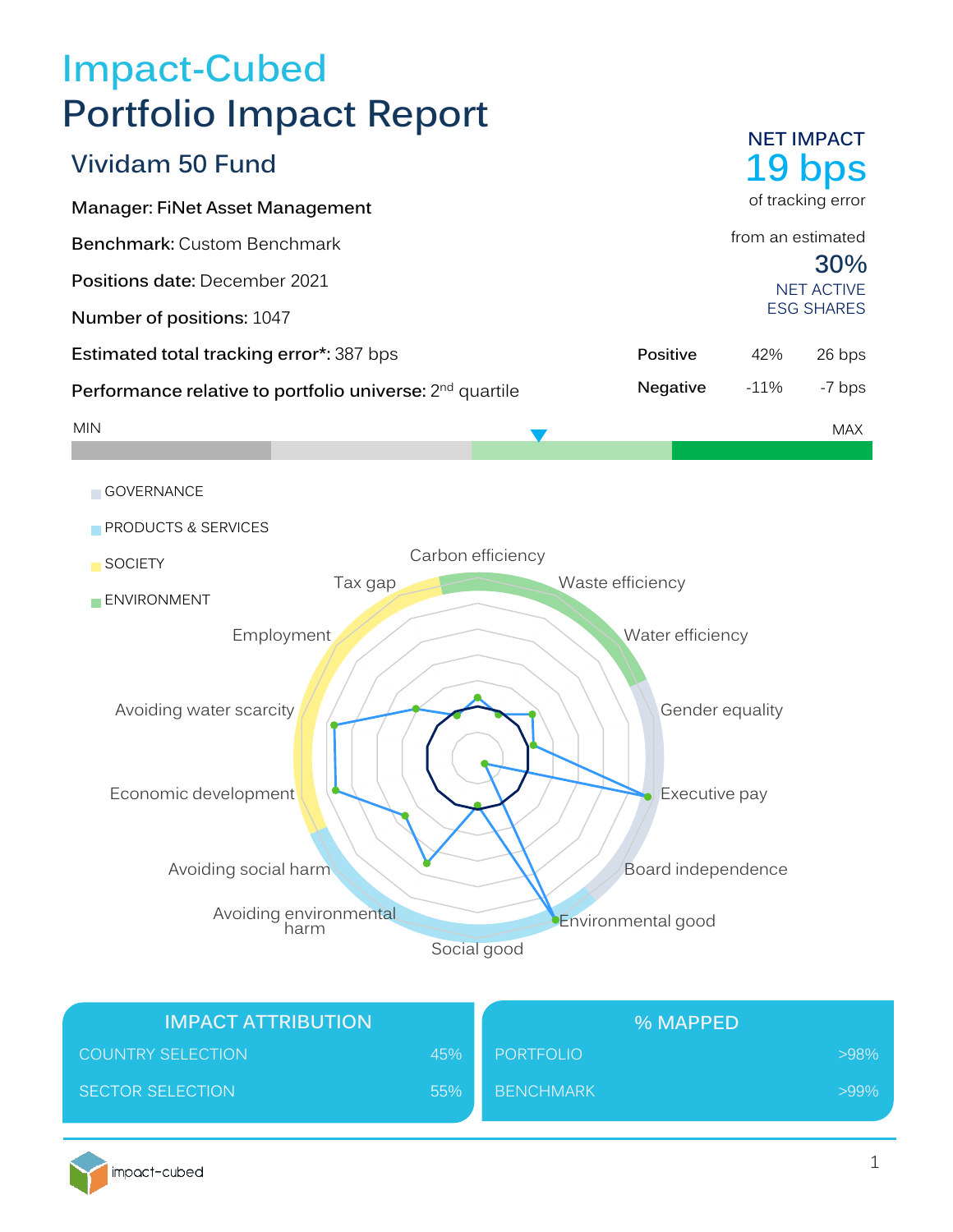# **Vividam 50 Fund**

| <b>PORTFOLIO IMPACT MEASURES</b> |           |                  |                                                                                                    |                |                                                |
|----------------------------------|-----------|------------------|----------------------------------------------------------------------------------------------------|----------------|------------------------------------------------|
|                                  | Portfolio | <b>Benchmark</b> | Based on company reported                                                                          |                | % data<br>estimated<br>portfolio/bench<br>mark |
| Carbon efficiency                | 147.13    | 185.51           | tons of GHG (Scope 1 & 2) emissions per \$1M revenue                                               | 32%            | 32%                                            |
| Waste efficiency                 | 283.90    | 227.27           | tons of waste generated per \$1M revenue                                                           | 42%            | 50%                                            |
| Water efficiency                 | 6.79      | 19.01            | thousand cubic metres fresh water used per \$1M revenue                                            | 47%            | 48%                                            |
| Gender equality                  | 24.5%     | 24.3%            | percentage of women in boards and top management                                                   | 6%             | 8%                                             |
| Executive pay                    | 51.5      | 72.2             | ratio of executive level pay to average employee pay                                               | 13%            | 13%                                            |
| Board independence               | 71.7%     | 75.1%            | independent board members                                                                          | 10%            | 11%                                            |
| Environmental good               | 22.5%     | 7.8%             | portfolio allocated to environmental solutions                                                     | not applicable |                                                |
| Social good                      | 10.0%     | 10.5%            | portfolio allocated to help alleviate social issues                                                | not applicable |                                                |
| Avoiding environmental harm      | 2.7%      | 8.6%             | portfolio allocated to environmentally destructive industries                                      | not applicable |                                                |
| Avoiding social harm             | 0.7%      | 3.5%             | portfolio allocated to industries aggravating social issues                                        | not applicable |                                                |
| Economic development             | \$44,900  | \$50.800         | median income of portfolio weighted geography of economic<br>activity                              | not applicable |                                                |
| Avoiding water scarcity          | 2.34      | 2.58             | geographic water use (World Resource Institute scale 0-5 from least<br>to most water scarce areas) | not applicable |                                                |
| Employment                       | 6.3%      | 6.1%             | unemployment in portfolio weighted area of economic activity                                       | not applicable |                                                |
| Tax gap                          | 2.76%     | 2.71%            | estimated % tax avoided by corporate tax mitigation schemes                                        | not applicable |                                                |
|                                  |           |                  | <b>INVESTMENT EOUIVALENTS</b>                                                                      |                |                                                |

#### **In real terms compared to the Custom benchmark, \$1M invested in Vividam 50 Fund finances:**

|                             |          | Real world equivalent                                                    | SDG relevance   |
|-----------------------------|----------|--------------------------------------------------------------------------|-----------------|
| Carbon efficiency           | $-6.77$  | more tons of GHG emissions                                               | 7, 15           |
| Waste efficiency            | $-39.74$ | more tons of waste generated                                             | 6, 12, 14, 15   |
| Water efficiency            | 1.8      | fewer thousand cubic metres fresh water used                             | 6               |
| Gender equality             | 0.2%     | more women in top management                                             | 5               |
| Executive pay               | 20.7     | fewer multiples of average employee pay paid to top executives           | 10              |
| Board independence          | $-3.5%$  | less board independence                                                  | 10, 16          |
| Environmental good          | 14.7%    | more invested in industries contributing to solving environmental issues | most SDGs       |
| Social good                 | $-0.5%$  | less invested in industries helping alleviate social issues              | most SDGs       |
| Avoiding environmental harm | 5.9%     | less invested in industries aggravating environmental issues             | most SDGs       |
| Avoiding social harm        | 2.8%     | less invested in industries aggravating social issues                    | most SDGs       |
| Economic development        | \$5,900  | more economic activity in less developed economies                       | 1, 8, 9, 16, 17 |
| Avoiding water scarcity     | 0.24     | less water use in water scarce localities (World Resource Institute)     | 16, 17          |
| Employment                  | 0.2%     | more economic activity in high unemployment geographies                  | 1,8, 11, 12, 16 |
| Tax gap                     | $-0.05%$ | less tax paid                                                            | 1, 9, 10, 16    |

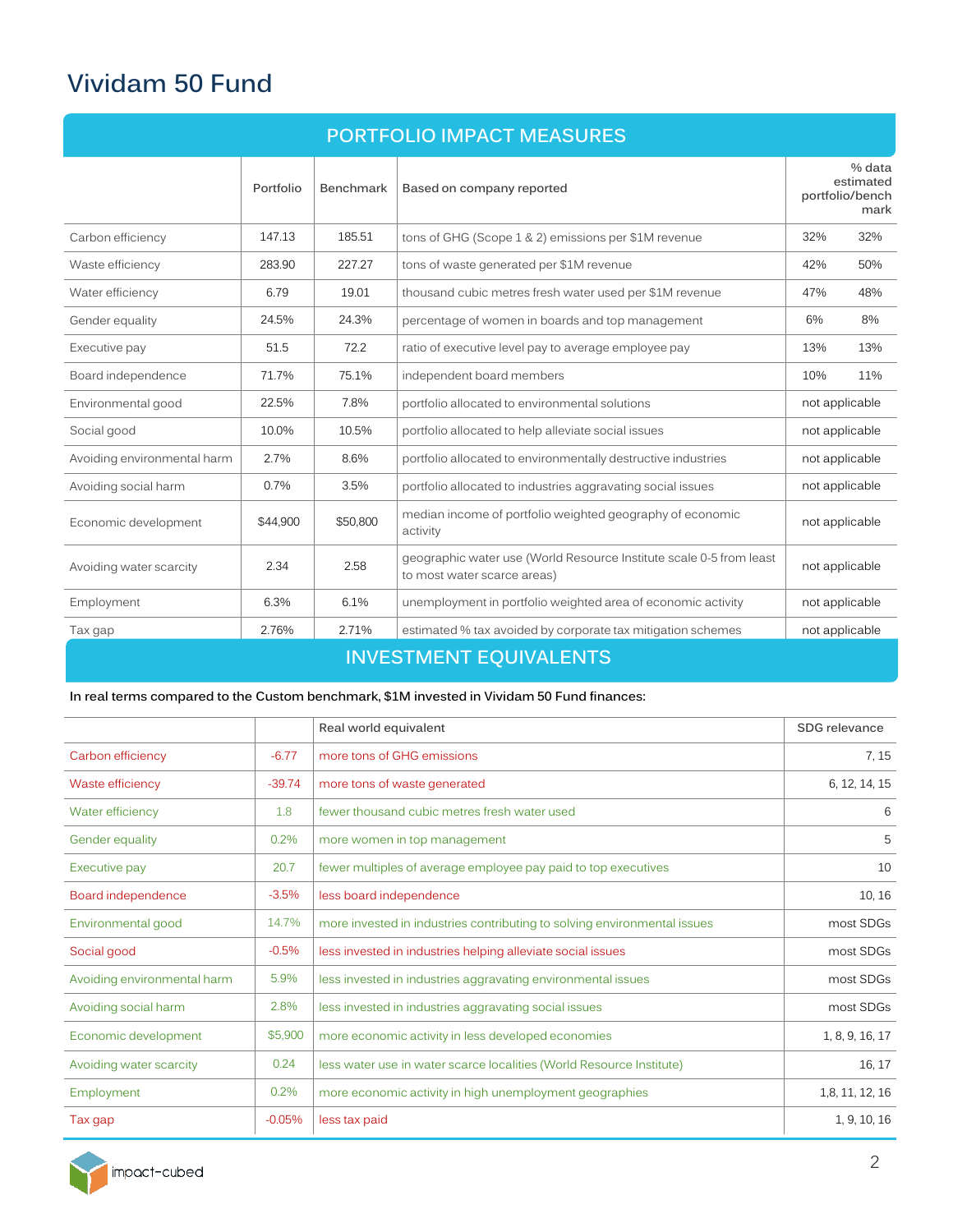# **Vividam 50 Fund**

## **TOP AND BOTTOM PERFORMERS**

**Portfolio top performing holding**

**Portfolio bottom performing holding**

# **IMPACT INDICATOR LEVEL**

|                             | Storebrand ASA                                                           |
|-----------------------------|--------------------------------------------------------------------------|
| Carbon efficiency           | Holcim Ltd                                                               |
|                             | Lojas Renner S.A.                                                        |
| Waste efficiency            | Antofagasta plc                                                          |
|                             | NN Group N.V.                                                            |
| Water efficiency            | Vattenfall AB                                                            |
| Gender equality             | Lululemon Athletica Inc                                                  |
|                             | 24 companies with all male board and management                          |
|                             | Container Corporation of India Limited                                   |
| Executive pay               | Naspers Limited Class N                                                  |
|                             | 55 companies with equally high board independence                        |
| Board independence          | 4 companies with equally low board independence                          |
|                             | 124 companies with equal % revenues from environmental good              |
| Environmental good          | 731 companies with no revenues from environmental good                   |
|                             | 87 companies with equal % revenues from social good                      |
| Social good                 | 693 companies with no revenues from social good                          |
| Avoiding environmental harm | 943 companies with no revenues from environmental harm                   |
|                             | 11 companies with equal % revenues from environmental harm               |
| Avoiding social harm        | 992 companies with no revenues from social harm                          |
|                             | 8 companies with equal % revenues from social harm                       |
| Economic development        | B2Gold Corp.                                                             |
|                             | MTR Corp CI Ltd                                                          |
| Avoiding water scarcity     | 6 companies with equally low % of operations in water scarce geographies |
|                             | Vena Energy Capital Pte LTD                                              |
| Employment                  | Woolworths Holdings Limited                                              |
|                             | 5 companies with equally low exposure to high unemployment geographies   |
| Tax gap                     | 376 companies with no tax gap                                            |
|                             | Wheaton Precious Metals Corp                                             |

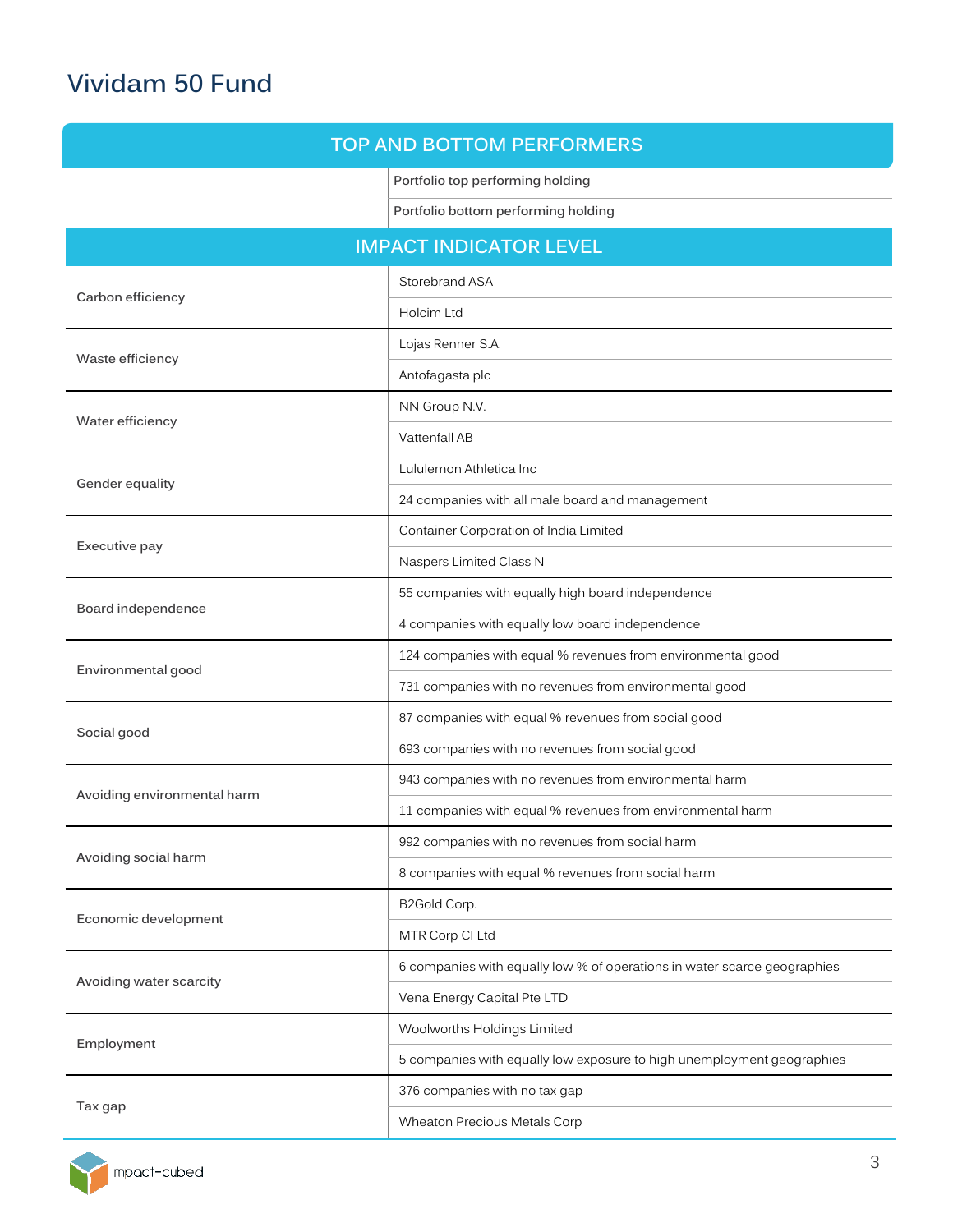# **Vividam 50 Fund**

|                                                                      |                                                                          | UN SDG PORTFOLIO EXPOSURE                                                                                                                                                                                                        |
|----------------------------------------------------------------------|--------------------------------------------------------------------------|----------------------------------------------------------------------------------------------------------------------------------------------------------------------------------------------------------------------------------|
| 1 NO POVERTY                                                         | $110$ POVERTY<br>ŃŶŃ                                                     | CARBON EFFICIENCY, GENDER EQUALITY, ENVIRONMENTAL GOOD, SOCIAL GOOD, ECONOMIC<br>DEVELOPMENT, EMPLOYMENT                                                                                                                         |
| 2 ZERO HUNGER                                                        | $2 \frac{\text{RRO}}{\text{HURGER}}$<br>$\mathcal{M}$                    | TAX GAP, ENVIRONMENTAL GOOD, SOCIAL GOOD, AVOIDING ENVIRONMENTAL HARM, ECONOMIC<br>DEVELOPMENT, EMPLOYMENT, AVOIDING WATER SCARCIT                                                                                               |
| 3 GOOD HEALTH AND<br>WELLBEING                                       | 3 GOOD HEALTH<br>$-4\sqrt{2}$                                            | CARBON EFFICIENCY, WASTE EFFICIENCY, WATER EFFICIENCY, GENDER EQUALITY, TAX GAP,<br>ENVIRONMENTAL GOOD, SOCIAL GOOD, AVOIDING ENVIRONMENTAL HARM, AVOIDING SOCIAL<br>HARM, EMPLOYMENT, AVOIDING WATER SCARCITY                   |
| 4 QUALITY EDUCATION                                                  | 4 QUALITY<br>M                                                           | GENDER EQUALITY, TAX GAP, SOCIAL GOOD, EMPLOYMENT                                                                                                                                                                                |
| <b>5 GENDER EQUALITY</b>                                             | 5 GENDER<br>ģ                                                            | WATER EFFICIENCY, GENDER EQUALITY, EXECUTIVE PAY, ECONOMIC DEVELOPMENT, AVOIDING<br><b>WATER SCARCITY</b>                                                                                                                        |
| <b>6 CLEAN WATER AND</b><br><b>SANITATION</b>                        | <b>6</b> CLEAR WATER<br>Ģ                                                | WASTE EFFICIENCY, WATER EFFICIENCY, ENVIRONMENTAL GOOD, SOCIAL GOOD, AVOIDING<br>ENVIRONMENTAL HARM, AVOIDING SOCIAL HARM,<br><b>VOIDING WATER SCARCITY</b>                                                                      |
| 7 AFFORDABLE AND<br><b>CLEAN ENERGY</b>                              | AFFORDABLE AND<br>Clean energy<br>美                                      | CARBON EFFICIENCY, ENVIRONMENTAL GOOD, AVOIDING ENVIRONMENTAL HARM                                                                                                                                                               |
| 8 DECENT WORK AND<br><b>ECONOMIC GROWTH</b>                          | <b>8</b> DECENT WORK AND<br>简                                            | CARBON EFFICIENCY, WASTE EFFICIENCY, WATER EFFICIENCY, EXECUTIVE PAY, BOARD<br>INDEPENDENCE, TAX GAP, ENVIRONMENTAL GOOD, SOCIAL GOOD, AVOIDING ENVIRONMENTAL<br>HARM, ECONOMIC DEVELOPMENT, EMPLOYMENT, AVOIDING WATER SCARCITY |
| 9 INDUSTRY, INNOVATION<br>AND INFRASTRUCTURE                         | <b>9</b> MOUSTRY, INVERSITED<br>$\clubsuit$                              | CARBON EFFICIENCY, WASTE EFFICIENCY, WATER EFFICIENCY, TAX GAP, ENVIRONMENTAL GOOD,<br>SOCIAL GOOD, AVOIDING ENVIRONMENTAL HARM, AVOIDING SOCIAL HARM, ECONOMIC<br>DEVELOPMENT, AVOIDING WATER SCARCITY                          |
| 10 REDUCED<br><b>INEQUALITIES</b>                                    | 10 REPORTING<br>▲<br>$\left( \equiv \right)$<br>$\overline{\phantom{0}}$ | GENDER EQUALITY, EXECUTIVE PAY, BOARD INDEPENDENCE, TAX GAP, ECONOMIC DEVELOPMENT,<br><b>EMPLOYMENT, AVOIDING WATER SCARCITY</b>                                                                                                 |
| <b>11 SUSTAINABLE CITIES</b><br>AND COMMUNITIES                      | <b>11 SUSTAINABLE CITTES</b><br><b>AHA</b>                               | CARBON EFFICIENCY, WASTE EFFICIENCY, WATER EFFICIENCY, TAX GAP, ENVIRONMENTAL GOOD,<br>SOCIAL GOOD, AVOIDING ENVIRONMENTAL HARM, AVOIDING SOCIAL HARM, ECONOMIC<br>DEVELOPMENT, EMPLOYMENT, AVOIDING WATER SCARCITY              |
| <b>12 RESPONSIBLE</b><br><b>CONSUMPTION AND</b><br><b>PRODUCTION</b> | <b>12</b> ELESPONSIBLE<br>AND FRODUCTION<br>$\infty$                     | CARBON EFFICIENCY, WASTE EFFICIENCY<br>WATER EFFICIENCY, ENVIRONMENTAL GOOD, SOCIAL<br>GOOD, AVOIDING ENVIRONMENTAL HARM, AVOIDING SOCIAL HARM,                                                                                  |
| <b>13 CLIMATE ACTION</b>                                             | $13$ $\frac{\text{CUMTE}}{\text{ACDM}}$<br>5.                            | CARBON EFFICIENCY, WASTE EFFICIENCY, WATER EFFICIENCY, ENVIRONMENTAL GOOD, AVOIDING<br>ENVIRONMENTAL HARM. ECONOMIC DEVELOPMENT, AVOIDING WATER SCARCITY                                                                         |
| 14 LIFE BELOW WATER                                                  | 14 BROWWER<br>$\sum_{i=1}^{\infty}$                                      | CARBON EFFICIENCY, WASTE EFFICIENCY, WATER EFFICIENCY, ENVIRONMENTAL GOOD, AVOIDING<br>ENVIRONMENTAL HARM, AVOIDING WATER SCARCITY                                                                                               |
| <b>15 LIFE ON LAND</b>                                               | $15$ $\frac{45}{90}$ $\frac{1}{20}$                                      | CARBON EFFICIENCY, WASTE EFFICIENCY, WATER EFFICIENCY, ENVIRONMENTAL GOOD, SOCIAL<br>GOOD, AVOIDING ENVIRONMENTAL HARM, AVOIDING WATER SCARCITY                                                                                  |
| 16 PEACE, JUSTICE AND<br><b>STRONG INSTITUTIONS</b>                  | <b>16</b> PEACE, JUSTICE<br>INSTITUTIONS                                 | GENDER EQUALITY, EXECUTIVE PAY, BOARD INDEPENDENCE, TAX GAP, ENVIRONMENTAL GOOD,<br>SOCIAL GOOD, AVOIDING ENVIRONMENTAL HARM, AVOIDING SOCIAL HARM, ECONOMIC<br>DEVELOPMENT, EMPLOYMENT                                          |
| 17 PARTNERSHIPS FOR<br>THE GOALS                                     | 17 PARTHERSHIPS<br>❀                                                     | GENDER EQUALITY, EXECUTIVE PAY, TAX GAP, ECONOMIC DEVELOPMENT                                                                                                                                                                    |

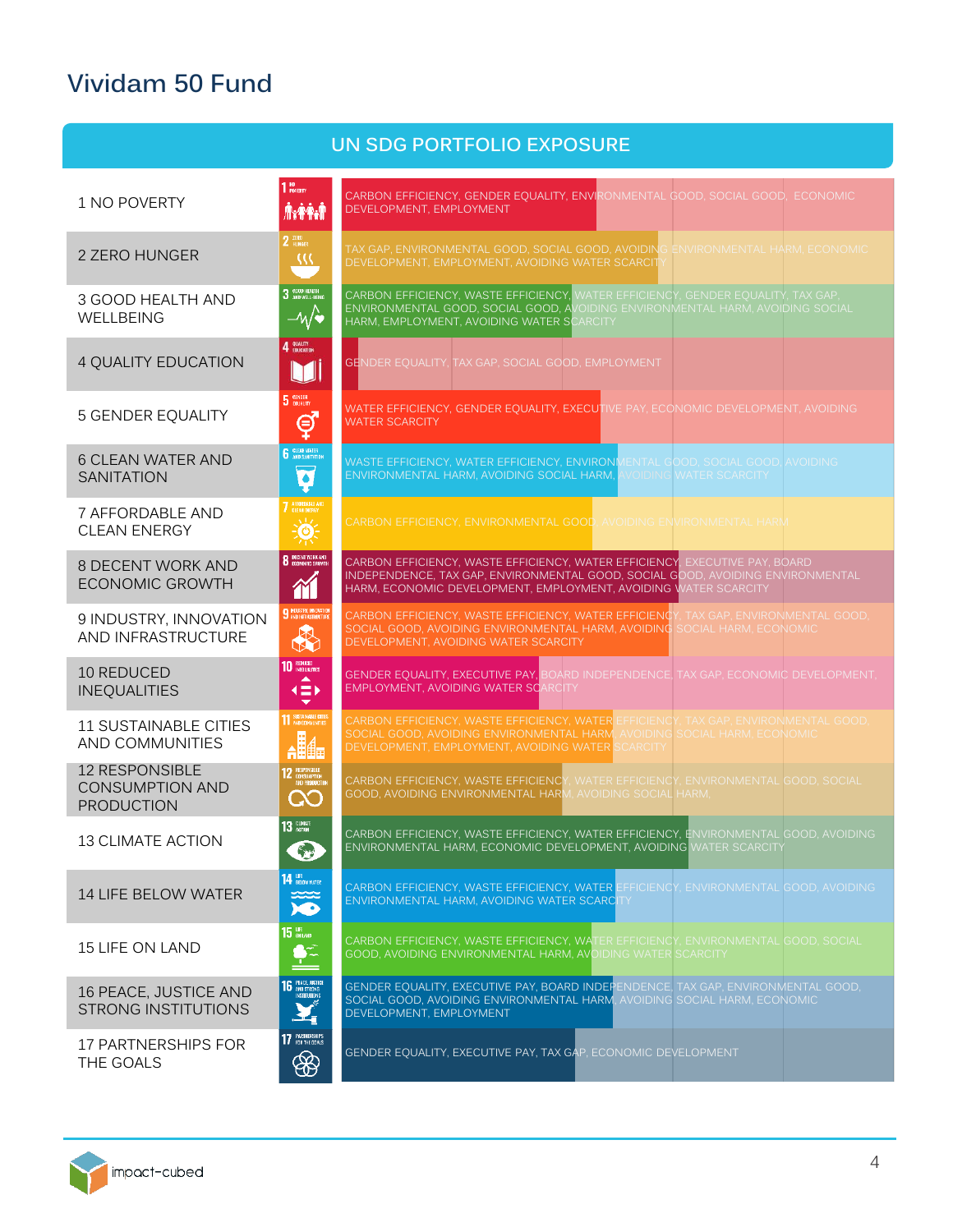# **METHODOLOGY NOTE**

## **IMPACT NUMBER**

Our measure of total impact is the risk (measured in tracking error to benchmark) of the active ESG shares needed to achieve the portfolio's impact exposures. The total number is a net of positive and negative impacts, so our measure can be negative if the portfolio has more negative exposures than positive (think 'sin' portfolio). The impact number will always fall between the total traditional tracking error figure and its negative. For example, if a portfolio has 100bps tracking error, its impact will fall between 100 and -100.

The negative and positive impact numbers are shown separately for the set of factors above and below benchmark. Separating the positive and negative impact exposures can be useful, because sometimes portfolios with the same net impact arrive at a similar number with very different underlying exposures.

For example, Portfolio 1 with Positive Impact = 41bps, and Negative Impact = 39bps, and Portfolio 2 with Positive Impact = 6bps and Negative Impact = 4bps both arrive at the same net Total Impact of 2bps. But if you are concerned about avoiding negative sustainability impacts through your investments, you would see Portfolio 2 much more positively than Portfolio 1.

### **RELATIVE PERFORMANCE**

The relative performance measure takes into account the amount of net impact relative to the portfolio's overall TE. The higher this ratio relative to all portfolios analysed to date by Impact Cubed, the higher the quartile in which the result will place. The blue marker shows approximately where the result falls within the quartile.

The portfolio universe is a diversified sample of ESG and mainstream portfolios, covering all types of geographies, market caps and other characteristics, all analysed against their own benchmark. We update the universe periodically with new results. Because the sample is not peer matched to the particular portfolio or otherwise rules-based, we advise to read the relative performance measure as a general indication only.

## **IMPACT GRAPH**

#### **How to read the impact graph**

1. The symmetrical navy circle in the middle of the graph represents the benchmark.

2. The (usually more irregular) bright blue line shows the portfolio's factor exposures relative to its benchmark's values on each factor.

We use standard deviations of each indicator to unify the scale in the impact graph.

If the two lines were exactly the same, this would mean the portfolio is tracking the benchmark closely on every impact factor.

When parts of the blue line which represent the portfolio are outside the benchmark circle, that indicates a positive impact. The further they are outside the benchmark circle, the bigger the active exposure of the portfolio to that particular impact indicator.

When the blue line falls inside the benchmark circle, this indicates that it has negative active exposure to an impact indicator. For example, in the example graph above, the sample portfolio allocated more capital to companies with highly paid and male executives.

All the indicators used in the model are positive indicators, meaning that the portfolio line falling outside the benchmark circle is always a positive. By looking at the graph, we can quickly tell how the positive and negative areas either side of the benchmark circle compare to each other in terms of size (summarized in the single impact number), and also how the portfolio's impacts are distributed between the different indicators.

For example, if you were looking at a best in class governance quality portfolio, you would want to see the blue line outside the benchmark circle for *Board independence*, *Executive pay* and Gender equality, whereas someone looking for an environmentally focused portfolio would want to see strong exposures in carbon, waste, water, and water scarcity, as well as the environmental good and harm revenues-based indicators.

#### **Our benchmarks**

The benchmarks used in the calculation of the results are either provided by the user themselves or calculated by Impact Cubed in-house. In-house built benchmarks can closely track popular indices or be completely bespoke. We use regional classification and follow standard industry practice in their

# **PORTFOLIO IMPACT MEASURES**

This section reports the raw data in terms of impact vs. the benchmark, indicator by indicator. For example, for *Executive* pay we will show the weighted average of the ratio of top management pay over average employee pay for the portfolio and the benchmark side by side. The standardized difference in these values is what is plotted on the impact graph.

#### **Estimated data**

This is the percentage of positions by weight in the portfolio that did not report the data we use to calculate an indicator. We fill gaps in company reporting with proprietary estimation models

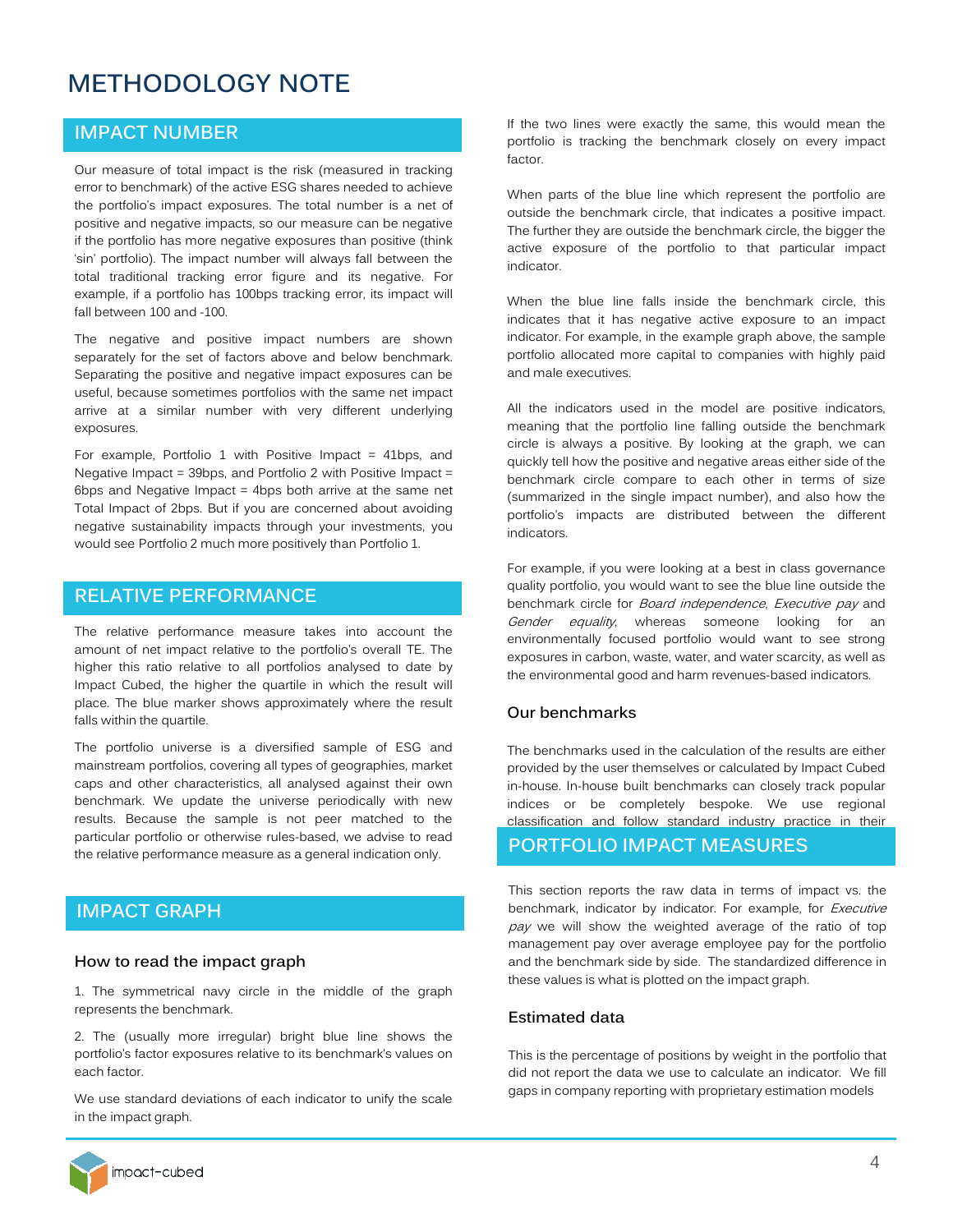and run quality checks on reported data to identify outliers. In rare instances, the numbers reported by companies are completely implausible and we actually replace them with estimations. We disclose the percentage of reported data for transparency, and because it is a simple and commonly recognized metric to understand how much of the data comes directly from companies and how much relies on estimation.

## **INVESTMENT EQUIVALENTS**

This table translates the Portfolio Impact Measures from the previous section into the impacts per unit of investment (for instance a euro, a pound or a dollar), and maps each of them to the UN Sustainable Development Goals. The values in green are positive impacts, and those in red are negative.

For example, in real terms, what is the difference between investing in a portfolio with 8% tax gap vs. 12%? This section would translate this difference into 3 cents less tax paid by the listed companies held in this portfolio per 1 dollar invested, compared to investing in the benchmark portfolio. This number would show up in red because it's a negative impact, and in the last column in the table you will see that this impact relates to Sustainable Development Goals 1, 9, 10, and 16.

# **IMPACT ATTRIBUTION ANALYSIS**

This part of the report shows the drivers of the portfolio's impact both by indicator and at overall portfolio level. It is based on traditional financial performance attribution for a portfolio.

#### **Country and sector**

We list what proportion of the impact in % is due to country vs. sector allocations.

This attribution helps further deepen the understanding of the impact profile of a portfolio and differentiate between similarly performing portfolios.

For example, a portfolio performing well on Gender equality where 80% of this performance can be attributed to country selection is different than one with similar performance on this indicator driven 80% by sector selection.

The first would hint that most of the impact may be achieved simply by investing more in markets where gender balance in leadership is more even. The second would suggest that the same positive impact is more so the outcome of allocating to sectors which tend to have more women on boards and executive committees.

#### **Top and bottom performers**

Under Portfolio Top and Bottom Performer we name the securities from the portfolio holdings that have the highest and lowest factor exposures. For Tax gap, Gender equality, and business model based indicators, we report the number of positions which have no revenues from environmental and social good and harm, and those that have no diversity in top management or no tax gap.

# impact-cubed

# **CONTRIBUTION BY SDG GOAL**

This table shows to what degree the portfolio analysed contributes to each of the 17 SDGs. The measure we use is a weighted average of all factor exposures (relative to benchmark) mapped to a particular SDG, adjusted for the number of these factors. The weighted average takes into account the direct or indirect relationship between factors and a specific goal.